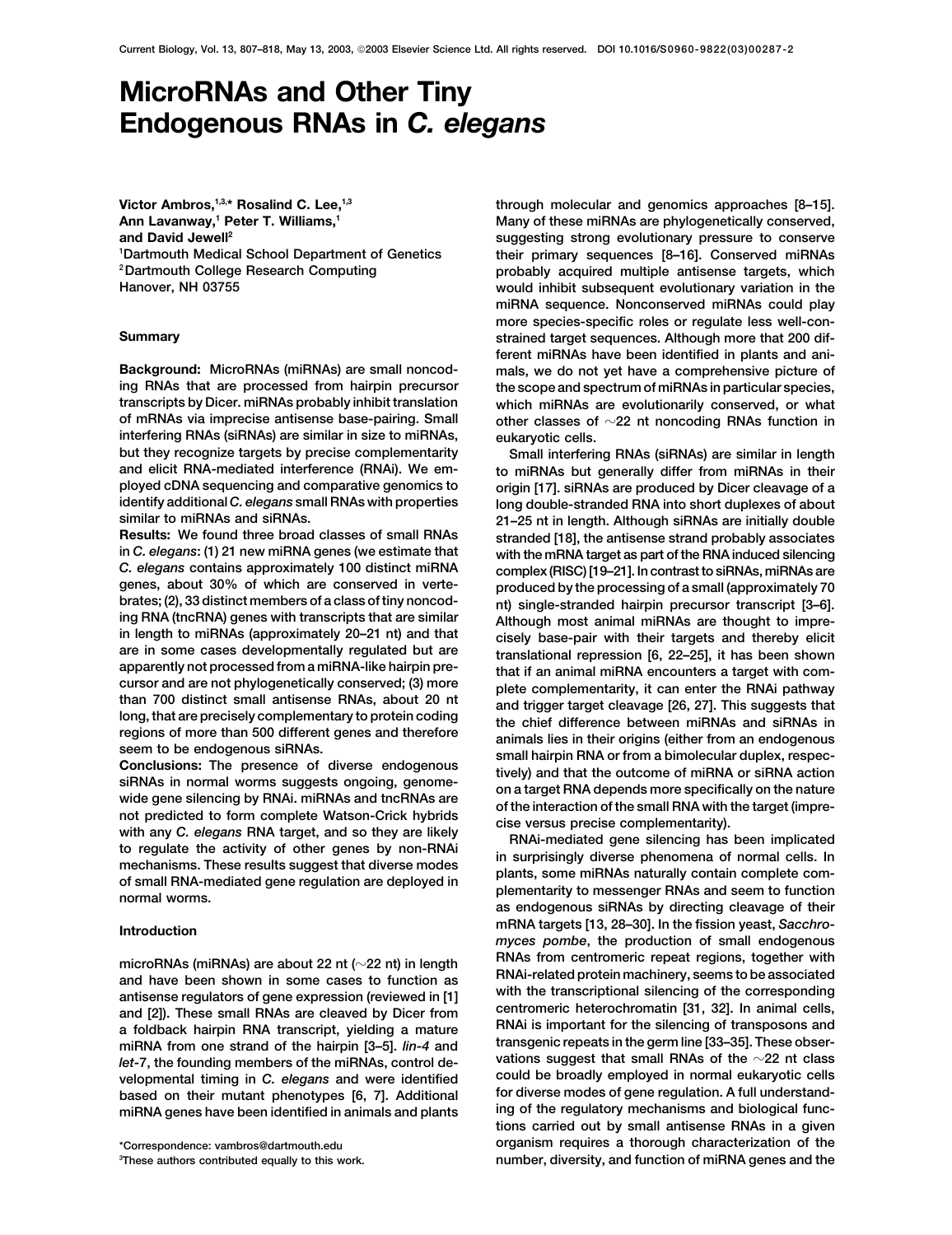**identification of other genes that produce similar small All of these cDNA sequences precisely matched the C.** 

**as possible, and to also identify other kinds of 22 nt** *elegans* **genomic sequence. Most of these sequences endogenous RNAs expressed in** *C. elegans***, we em- were represented by only one clone. Others (presumably ployed phylogenetic comparisons of noncoding geno- from more abundant small RNAs) were represented by mic sequences and large-scale sequencing of size- as many as 128 independent clones (see Supplemental selected cDNA libraries. To permit the detection of novel Data). About half (1496) of the 22 nt cDNAs correclasses of small RNAs that may have somewhat different sponded to the expressed (sense) strand of loci that biogenesis than miRNAs, we generated the cDNA librar- encode longer, previously-identified coding or noncodies by methods not dependent on the presence of the ing RNAs, and hence they were probably generated from 5 phosphate typical of Dicer products [8]. degradation products of these longer RNAs (Table 1).**

**miRNA sequences that were not previously described genomic sequences antisense to predicted protein-codin** *C. elegans***. We estimate the size of the** *C. elegans* **ing exons. More than 95% of these cDNAs only match miRNA gene family to be somewhat more than 100 dis- exons, and no other location in the genome, suggesting tinct genes. About 80% of the** *C. elegans* **miRNA genes that these correspond to short RNAs produced by tranare conserved in a related nematode,** *Caenorhabditis* **scription of the protein coding genes themselves. (The** *briggsae***, and about 30% have apparent homologs in other approximately 5% of these cDNAs matched not insects and/or vertebrates. In addition to miRNAs, we only coding sequence but also other sequences not also identified 33 distinct members of a second class annotated as protein-coding. In many of these cases, of small RNA, which we call "tiny noncoding RNAs" the other matches seem to be rearranged gene frag- (tncRNAs). tncRNAs are similar in length to miRNAs, but ments.) We interpret these 746 antisense cDNA seunlike miRNAs, they are apparently not processed from quences to represent endogenous siRNAs produced in short hairpin precursors and therefore are not counted the course of ongoing RNA-mediated interference (RNAi) among the miRNAs [36]. However, like miRNAs, tncRNAs in the worms from which the RNA samples were obare transcribed from noncoding genomic sequence, and tained (see below). can exhibit developmentally regulated expression. The other 715 cDNAs only match regions of the** *C.* **tncRNAs also resemble miRNAs in their lack of precise** *elegans* **genome that lie between protein coding genes complementarity to any worm mRNA. Therefore, tncRNAs or within introns (Table 1). Most of these potential small could act in a fashion exemplified by the canonical noncoding RNAs were not detected by Northern blot miRNAs,** *lin-4* **and** *let-7***, which regulate translation of hybridization (see Experimental Procedures), and so mRNA targets through imprecise antisense base-pairing they have not been given a specific designation as small [6, 22–25]. Finally, we identified a third class of 22 RNAs (Table 1). The noncoding transcripts that were nt RNAs in** *C. elegans* **that are produced directly from detected by Northern blot were miRNAs (Table 2) and protein coding sequences and are predicted to have another class of small RNA (Table 3) called "tiny noncodprecise antisense complementarity to messenger RNAs. ing RNAs" (tncRNAs). tncRNAs are similar in length to These apparent endogenous siRNAs represent se- miRNAs, but they have certain properties that appear quences from more than 500 different protein-coding to distinguish them from miRNAs (see below). genes. These results suggest that RNA-mediated gene silencing may be broadly deployed in normal worm cells through the action of diverse classes of small RNAs. Identification of 12 New** *C. elegans* **MicroRNA**

**miRNAs have been identified by computational and We confirmed these miRNA genes by using a set of cDNA cloning approaches tailored to the key features criteria designed to distinguish bona fide miRNAs from of the canonical miRNAs,** *lin-4* **and** *let-7* **[8–15]. These other small RNAs [36]. In particular, we used the mfold features include a fold-back hairpin RNA precursor [6, program [38] to test computationally for the potential of 7], evolutionary conservation of the hairpin structure genomic sequences surrounding the cDNA sequence [16], and Dicer-dependent processing of an 22 nt to form a short hairpin-like secondary structure typical miRNA from one arm of the precursor [3–5]. To identify of miRNA precursors (see Experimental Procedures). All new small RNAs in the 22 nt size class, including novel the new miRNAs listed in Table 2 have such a predicted miRNAs, we generated cDNA libraries by using size- hairpin precursor sequence (see Supplemental Materifractionated RNA from total worm RNA. RNA samples als). In many cases, a presumed precursor transcript of were treated with phosphatase prior to cloning, and about 65–70 nt was detected by Northern blot, in addicDNA synthesis was performed without a 5 RNA ligation tion to the 22 nt species. The precursor was usually step, obviating the need for a 5 phosphate on the RNA a minor species compared to the 22 nt miRNA, al- [8]. Sequences were obtained for 2957 small cDNA se- though in some cases the precursor predominated (see, quences that ranged in length from 17 to 28 nucleotides. for example, Figure 3C), suggesting relatively inefficient**

**antisense RNAs.** *elegans* **genome at least once, as determined by Blast To identify as many of the** *C. elegans* **miRNA genes searches [37] to the WS83 version of the Wormbase** *C.*

**Among the new small RNAs detected are 21 distinct A total of 746 other cDNA sequences precisely match**

# **Genes by cDNA Cloning**

**The 715 distinct intergenic sequences identified from Results and Discussion cDNA libraries included 38 of the 58 previously identified** *C. elegans* **microRNAs (see complete list in SupplemencDNA Cloning of Three Classes of Very Small tal Data; [8–10]) and 12 new microRNAs (Table 2). All 12 Expressed RNA Sequences new miRNAs correspond to single-copy genomic loci.**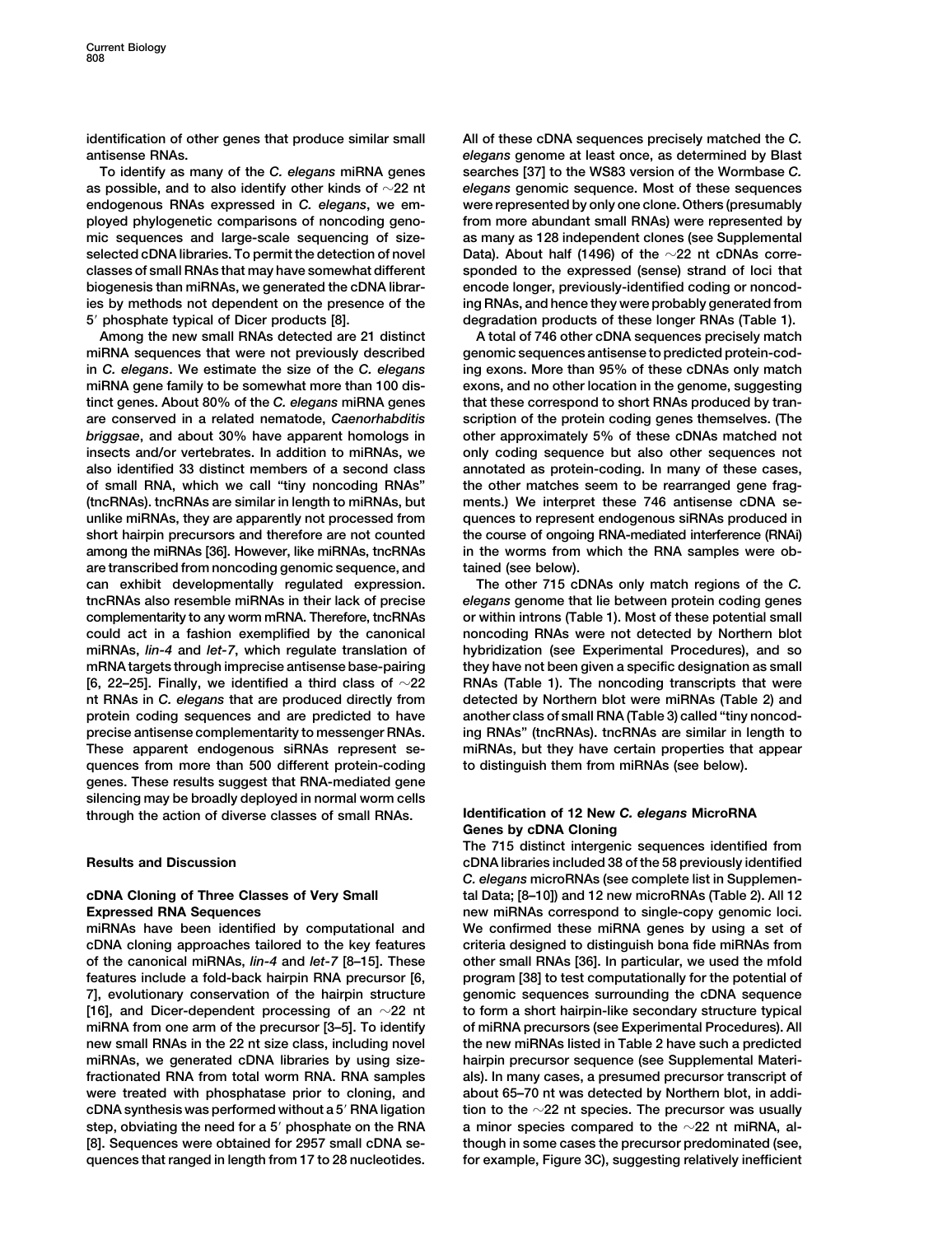|                                                                                           | <b>Number of Distinct Sequences</b> |       |                               |  |
|-------------------------------------------------------------------------------------------|-------------------------------------|-------|-------------------------------|--|
| Genomic Location <sup>a</sup>                                                             | Subtotal                            | Total | Length <sup>b</sup>           |  |
| Sense strand fragments                                                                    |                                     | 1496  |                               |  |
| Sense strand of larger noncoding RNAs <sup>c</sup>                                        | 1447                                |       |                               |  |
| Sense strand of mRNAs                                                                     | 49                                  |       | $20.55 \pm 0.52$ <sup>d</sup> |  |
| Antisense to protein coding sequence                                                      |                                     | 746   | $20.32 \pm 0.09^{\circ}$      |  |
| Intergenic sequences                                                                      |                                     | 715   |                               |  |
| 38 Known microRNAs <sup><math>f</math></sup> + 12 new microRNAs <sup><math>g</math></sup> | 50                                  |       | $21.84 \pm 0.47$ <sup>h</sup> |  |
| Other tiny noncoding RNAs (tncRNAs) <sup>j</sup>                                          | 33                                  |       | $19.97 \pm 0.39^{\circ}$      |  |
| Chromosome X cluster <sup>k</sup>                                                         | 41                                  |       |                               |  |
| Not validated by Northern blot'                                                           | 591                                 |       |                               |  |
| All sequences                                                                             |                                     | 2957  |                               |  |
| <sup>a</sup> Wormbase WS94.                                                               |                                     |       |                               |  |
| <b>Parithmetic mean and 95% confidence limits of the standard error.</b>                  |                                     |       |                               |  |
| <sup>c</sup> Includes rRNA, tRNA, URNA, etc.                                              |                                     |       |                               |  |
| $\textdegree$ Range, 18–29; standard deviation (SD) = 1.87.                               |                                     |       |                               |  |

## **Table 1. Genomic Distribution of 2957 Distinct cDNA Sequences from** *C. elegans* **Size-Selected RNA Samples**

**<sup>e</sup> Range, 18–26; SD 1.28. f [8, 9, 10]; see Supplemental Data. <sup>g</sup> Table 2. <sup>h</sup> range, 18–26; SD 1.68. i Range, 18–23; SD 1.15. j Table 3. kSee text and Supplemental Data. l Includes sequences not tested by Northern blot, sequences tested but not detected, and sequences detected, but not in the 22 size fraction.**

**processing. Intergenic cDNA sequences whose in vivo to each other and to a miRNA hairpin structure model. expression as an 22 nt RNA was confirmed by Northern Among 36 known miRNAs that contain at least 19 nt of blot, but for whom no satisfactory hairpin precursor identity between** *C. briggsae* **and** *C. elegans***, 31 were structure could be predicted with mfold, were classified included in the 288 candidate pairs with scores of 6.5 as tncRNAs (see below; Table 3). or greater (Figure 1A; see also Supplemental Data). We**

C. elegans MicroRNA Genes<br>
C. elegans MicroRNA Genes<br>
Some miRNAs might have been missed by cDNA cloning<br>
Some miRNAs might have been missed by cDNA cloning<br>
because of their relatively low abundance or other fac-<br>
tors af **computational search for miRNAs was limited to only (Table 2). The likely 5 and 3 ends of the sixth computathe 10% of the** *C. briggsae* **genome that was then avail- tionally predicted miRNA (***mir-124***) are specified in Table complete genomic sequence assemblies of** *C. briggsae* **miRNA [11].<br>and** *C. elegans* **available online from Wormbase. All the <b>A** second. **and** *C. elegans* **available online from Wormbase. All the A second computational approach for identifying new regions of alignment between** *C. elegans* **and** *C. brigg-* **miRNA genes was based on the observation that many cessed computationally to identify single-copy** *C. ele-* **22 nt sequences [8–16, 39]. Accordingly, we used the** *gans* **sequences that lie outside of protein coding patscan pattern-matching program [41] to search** *C.* **as described in the Experimental Procedures to identify each of the known animal miRNAs (those previously tween** *C. elegans* **and** *C. briggsae***. This computational matches and one single-nucleotide deletion or insertion analysis yielded 6985 distinct pairs of** *C. briggsae* **and were allowed in the search pattern. All matches were** *C. elegans* **miRNA candidates that contained at least tested computationally by mfold to identify candidate 19 consecutive nucleotides of interspecific identity. As precursor structures, and these were scored for their described in the Experimental Procedures, each** *C. ele-* **similarity to a miRNA hairpin model as described above.** *gans***/***C. briggsae* **candidate pair was assigned a "hairpin 150 high-scoring candidates were tested by Northern score" (Figure 1A) based on the candidates' similarity blot hybridization, and the expression of three novel**

**tested the other candidates in this range for expression**

**able. In this current study, we utilized the annotated, 2 because of its similarity to a previously identified**

*miRNAs, even those from separate taxa, have similar* **sequences. These sequences were further processed** *elegans* **genomic sequences for 22 nt blocks similar to** published, plus those confirmed here). Up to ten mis-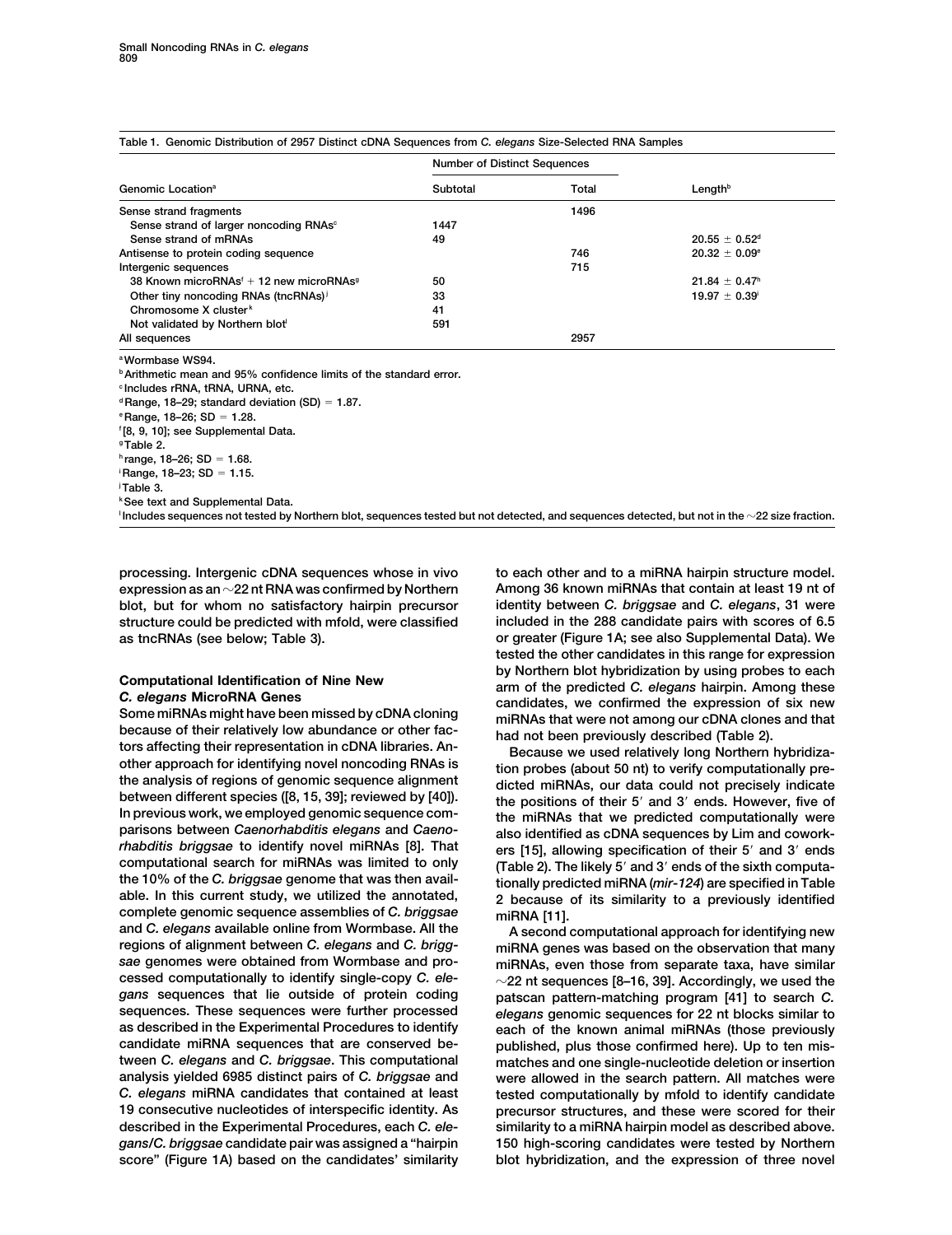## Table 2. New C. elegans MicroRNA Genes

| Name <sup>a</sup> | Source <sup>b</sup> | Dev <sup>c</sup> | Cb <sup>d</sup> | Family <sup>e</sup> | Fold <sup>f</sup> | Sequence                      |    | Chromosome and Cosmid<br>Address <sup>g,h</sup> |       |       |
|-------------------|---------------------|------------------|-----------------|---------------------|-------------------|-------------------------------|----|-------------------------------------------------|-------|-------|
| mir-124           | cg                  | υ                | 100             | mir-124 iv          | 3' 9.1            | UAAGGCACGCGGUGAAUGCCA         | IV | C29E6                                           | 8382  | 8402  |
| mir-227           | cDNA1               | U                | 100             |                     | 5' 6.0            | AGCUUUCGACAUGAUUCUGAAC        | Ш  | K01F9                                           | 1038  | 1017  |
| mir-228           | cg                  | P                | 100             | mir-182 v           | 5'7.3             | AAUGGCACUGCAUGAAUUCACGG       | IV | T12E12                                          | 23979 | 24001 |
| mir-229           | cDNA3               | U                | 0               |                     | 5'<br>2.0         | AAUGACACUGGUUAUCUUUUCCAUCG    | Ш  | Y48G9A                                          | 92591 | 92616 |
| mir-230           | cg                  | с                | 100             |                     | 3' 6.5            | GUAUUAGUUGUGCGACCAGGA         | x  | F46G11                                          | 21143 | 21163 |
| mir-231           | cDNA1               | U                | 95              |                     | 3' 6.9            | <b>UAAGCUCGUGAUCAACAGGC</b>   | Ш  | R13A5                                           | 6384  | 6365  |
| mir-232           | cDNA2               | U                | 100             |                     | 3' 5.8            | UAAAUGCAUCUUAACUGCGGU         | IV | F13H10                                          | 3209  | 3189  |
| mir-233           | cq                  | U                | 100             |                     | 3'7.3             | <b>UUGAGCAAUGCGCAUGUGCGG</b>  | x  | W03G11                                          | 445   | 425   |
| mir-234           | cq                  | U                | 100             | mir-137 v           | 3' 6.6            | <b>UUAUUGCUCGAGAAUACCCUU</b>  | Ш  | C13B4                                           | 1911  | 1891  |
| mir-235           | mism                | nd               | 85              | mir-25 i            | 3'7.2             | <b>UAUUGCACUCUCCCCGGCCUGA</b> |    | T09B4                                           | 12677 | 12656 |
| mir-236           | cDNA1               | U                | 100             | mir-8 iv            | 3' 8.3            | <b>UAAUACUGUCAGGUAAUGACG</b>  | Ш  | C52E12                                          | 37155 | 37133 |
| mir-237           | cDNA1               | Pf               | 86              | lin-4 iv            | 5' 8.3            | UCCCUGAGAAUUCUCGAACAGC        | x  | F22F1                                           | 5551  | 5572  |
| mir-238           | cDNA2               | U                | 90              | mir-12 i            | 3' 6.8            | UUUGUACUCCGAUGCCAUUCAG        | Ш  | K01F9                                           | 3054  | 3033  |
| mir-239a          | mism                | Ph               | 90              | mir-12 i            | 5'7.0             | UUUGUACUACACAUAGGUACUGG       | x  | C34E11                                          | 1237  | 1259  |
| mir-256           | mism                | U                | 0               | mir-1 iv            | 3' 5.4            | <b>UGGAAUGCAUAGAAGACUGUA</b>  | v  | <b>T07H8</b>                                    | 6363  | 6343  |
| mir-257           | cDNA <sub>2</sub>   | U                | 0               |                     | 5' 6.4            | GAGUAUCAGGAGUACCCAGUGA        | IV | Y102A5D                                         | 18800 | 18821 |
| mir-258           | cDNA2               | U                | 0               |                     | 5'<br>4.7         | GGUUUUGAGAGGAAUCCUUUU         | x  | AC <sub>8</sub>                                 | 11066 | 11086 |
| mir-259           | cq                  | U                | 100             |                     | 5'<br>7.6         | AGUAAAUCUCAUCCUAAUCUGG        | v  | F25D1                                           | 9514  | 9493  |
| mir-260           | cDNA1               | prEh             | 0               |                     | 3' 4.1            | UGAUGUCGAACUCUUGUAG           | Ш  | F39E9 <sup>k</sup>                              | 22387 | 22405 |
| mir-261           | cDNA1               | P                | 0               |                     | 3' 2.5            | UAGCUUUUUAGUUUUCACG           | Ш  | B0034                                           | 25257 | 25275 |
| mir-262           | cDNA3               | С                | 0               |                     | 3'<br>1.7         | GUUUCUCGAUGUUUUCUGAU          | v  | ZK384                                           | 7973  | 7992  |

a miRNA genes are named according to established conventions [36]; all miRNAs were confirmed by Northern blot hybridization.

 $b$  cDNAn, miRNA was identified by cDNA sequencing ( $n =$  number of clones); cg, miRNA was identified by comparative genomics with C. elegans::C. briggsae alignments; and mism, miRNA was identified a search of the C. elegans genomic sequence for sequences that mismatch each known miRNA, as described in the text.

°Summary of developmental Northern blot hybridization: U, uniform expression from embryo through adult; Ef, embryonic expression is shut off by feeding; Pf, postembryonic expression is activated by feeding; EfPh, embryonic expression of one hybridizing species is shut off by feeding, and postembryonic expression of another species is activated by hatching; P, postembryonic expression (food or hatching not assessed); C, partially embryonic and partially postembryonic; prE, processing primarily in embryos; and nd, developmental profile not tested. <sup>d</sup> Percent nucleotide identity between the C. elegans ~22 nt miRNA and an apparently syntenic C. briggsae ortholog (Wormbase version WS94).

<sup>e</sup> Families of similar miRNAs are named for the first member of the group to be identified; families that include insect or vertebrate members are indicated by i and v, respectively.

'Predicted hairpin precursor folding topology (3' or 5'  $\sim$ 22 nt miRNA is contained within the 3' or 5' arm of the hairpin, respectively) and hairpin score (an average of C. elegans and C. briggsae scores is shown for conserved miRNAs; see Figure 1 and Experimental Procedures; see also Supplemental Data for secondary structures).

<sup>9</sup> Cosmid name, with start and end of the miRNA sequence within the cosmid.

h All miRNA genes are in noncoding genomic sequences; noteworthy annotations (Wormbase WS94);

<sup>i</sup> In an intron of C29E6.2 (sense).

In an intron of W03G11.4 (sense).

\*Antisense to an intron of F39E9.7.

miRNA genes was confirmed (Table 2). Together, our two computational approaches identified nine new miRNA genes. Therefore, the results of our cDNA and computational approaches bring the set of new miRNA genes to 21. These three methods, cDNA cloning, interspecific genomic comparisons, and miRNA similarity searches, were complementary; several miRNAs were identified uniquely by each method.

Seven of the 21 new miRNAs appear not to be conserved in C. briggsae. This fraction (33%) seems somewhat unusual because over all, only about 16% of the 96 known C. elegans miRNAs are not conserved in C. briggsae [8, 9, 15]. Perhaps these seven miRNAs are each relatively rare transcripts, since they were represented by only a few clones (Table 2). If the conserved miRNAs tend to be enriched among those that are more abundant, that could account for a bias for nonconserved miRNAs among these relatively rare ones.

Another apparently unusual feature of this group of seven nonconserved miRNAs is the occurrence of a 5' G on three of them (mir-257, mir-258, and mir-262; Table 2). Our method of cDNA cloning utilizes a linker oligonucleotide that ordinarily contains a triple-G stretch at the linker/cDNA junction [8]. This could theoretically introduce a false 5' G if occasionally a fourth G were to be introduced at the junction; the extra G would go unnoticed in cases such as mir-257, mir-258, and mir-262, where the genomic sequence contains a G at the corresponding position. However, mir-257, mir-258, and mir-260 were each identified by more than one cDNA clone, all of which contained the 5' G, so it is likely that in these cases, the 5' G is authentic. Our cloning approach may be particularly efficient at capturing RNAs with a 5' G; 85% of the tncRNAs and siRNAs we identified contained a 5' G (Table 3; Supplemental Data).

# One Hundred or More C. elegans miRNA Genes

The C. elegans genome contains at least 96 miRNA genes if one counts the 21 new miRNA genes described here, the 58 genes described previously [8-10], and 17 additional C. elegans miRNAs among those recently identified by Lim and coworkers [15]. These probably represent most of the C. elegans miRNA genes that are relatively abundant (permitting them to be cloned as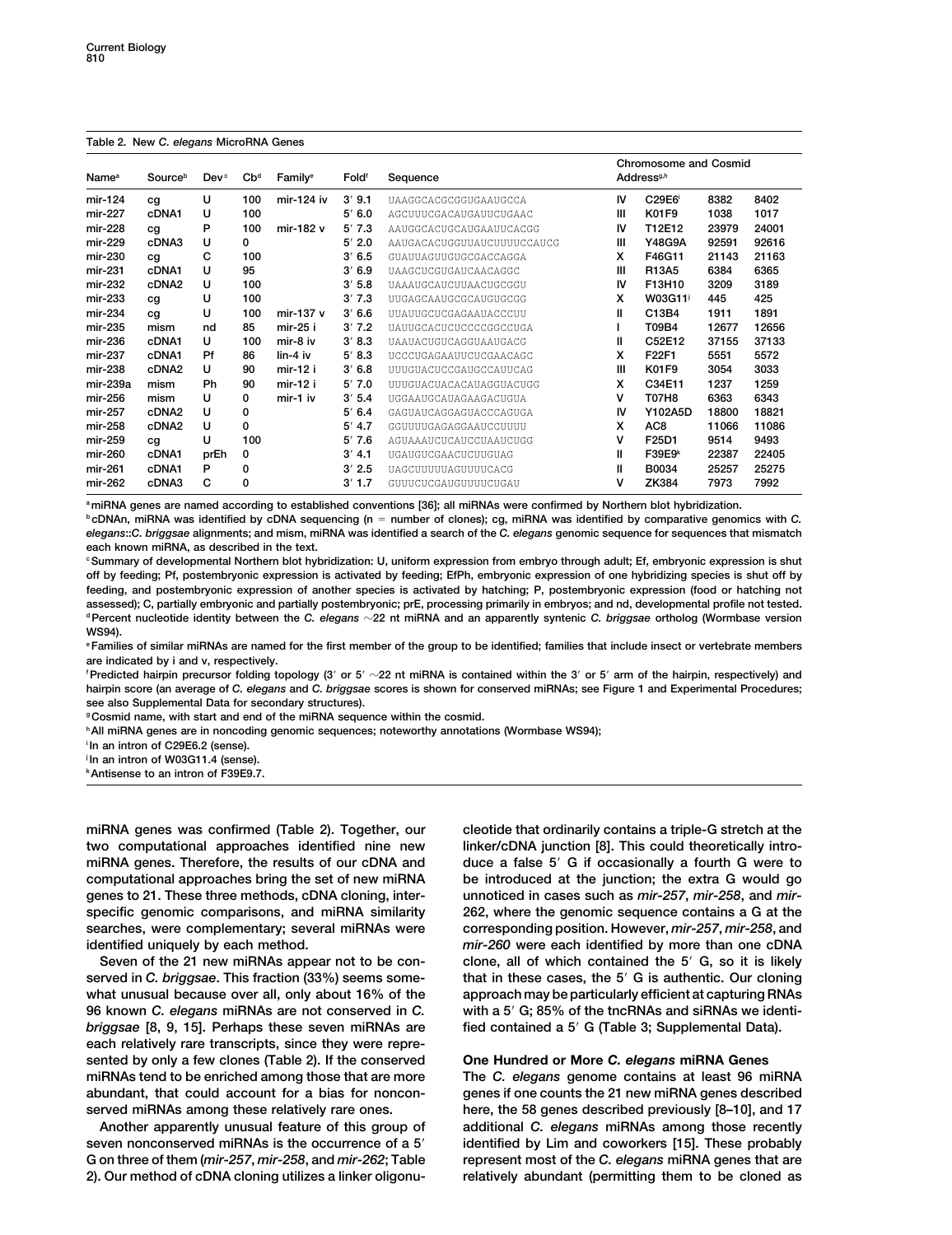| Table 3. Other C. elegans Tiny Noncoding RNA Loci |                                     |                  |                                                                       |               |                         |                    |                                            |       |       |  |
|---------------------------------------------------|-------------------------------------|------------------|-----------------------------------------------------------------------|---------------|-------------------------|--------------------|--------------------------------------------|-------|-------|--|
| Name <sup>a</sup>                                 | <b>Hits</b>                         | Dev <sup>b</sup> | Dicer <sup>c</sup><br>Fold <sup>b</sup><br><b>Transcript Sequence</b> |               |                         |                    | Chromosome and Cosmid Address <sup>d</sup> |       |       |  |
| tncR1                                             | P<br>1<br>nd<br>AAAUUAGAAAAACAUGAGC |                  |                                                                       |               | L                       | F31C3 <sup>e</sup> | 12572                                      | 12590 |       |  |
| tncR <sub>2</sub>                                 | 1                                   | $E+$             | gone                                                                  |               | GUUGAAACUGUAAAAAAUUAAA  | IV                 | Y59H11ARf                                  | 16809 | 16788 |  |
| tncR3                                             | $\overline{2}$                      | nd               | nd                                                                    |               | GAAAUCUCAUUCAUUCCUGC    | IV                 | K08F11                                     | 23939 | 23920 |  |
| tncR4                                             | $\overline{\mathbf{c}}$             | $\mathbf C$      | $\overline{\phantom{0}}$                                              |               | GUUAGUCGUGUUCCGUUGCA    | $\mathsf{v}$       | K02E2 <sup>9</sup>                         | 32314 | 32295 |  |
| tncR5                                             | $\overline{\mathbf{c}}$             | Е                | pre                                                                   |               | GAAACUCUUGUAACAUCCG     | Ш                  | Y39E4B <sup>h</sup>                        | 96058 | 96040 |  |
| tncR6                                             | $\overline{2}$                      | nd               | nd                                                                    |               | GUACAUUUUCGAUGAACUGU    | $\mathbf{H}$       | C47G2                                      | 28501 | 28520 |  |
| tncR7-1                                           | $\overline{2}$                      | U                | pre                                                                   |               | GACAACCAUUCCGUAGGCUG    | Ш                  | F39E9                                      | 23553 | 23572 |  |
| $tncR7-2$                                         | $\overline{2}$                      | U                | pre                                                                   |               | GACAACCAUUCCGUAGGCUG    | Ш                  | F39E9                                      | 26072 | 26091 |  |
| tncR7-3                                           | $\overline{2}$                      | U                | pre                                                                   |               | GACAACCAUUCCGUAGGCUG    | Ш                  | F39E9                                      | 21822 | 21841 |  |
| tncR8-1                                           | $\overline{2}$                      | Е                | pre                                                                   |               | GACCUCCAUGUAAACGUACAA   | Ш                  | F39E9                                      | 22304 | 22324 |  |
| tncR8-2                                           | $\overline{c}$                      | Е                | pre                                                                   |               | GACCUCCAUGUAAACGUACAA   | Ш                  | F39E9                                      | 25338 | 25358 |  |
| tncR9                                             | $\overline{2}$                      | Е                | nd                                                                    |               | GAAACGGAAUCGCUGUCCC     | Ш                  | F39E9                                      | 22554 | 22572 |  |
| tncR10                                            | $\overline{2}$                      | E                | gone                                                                  |               | GUAAAAAUUCUUCUCAUGUG    | Ш                  | F39E9                                      | 22451 | 22470 |  |
| $trcR11-1$                                        | $\overline{2}$                      | U                | gone                                                                  |               | GUACAACAAAAUUAUUGCG     | Ш                  | F39E9                                      | 25353 | 25371 |  |
| $tncR11-2$                                        | $\overline{2}$                      | U                | gone                                                                  |               | GUACAACAAAAUUAUUGCG     | $\mathbf{H}$       | F39E9                                      | 22319 | 22337 |  |
| tncR12                                            | 2                                   | U                | nd                                                                    |               | GUUUUUACAAUUACACGACU    | IV                 | Y37E11B                                    | 1516  | 1497  |  |
| tncR13                                            | $\overline{2}$                      | E                | $\blacksquare$                                                        |               | GCAAUGUGCGGACAAAAAGG    | Ш                  | F10E7 <sup>k</sup>                         | 21646 | 21627 |  |
| tncR14                                            | $\overline{2}$                      | U                | nd                                                                    |               | GAAAAAGUAAGUUUAUUUAA    | ٧                  | B0250                                      | 15927 | 15946 |  |
| tncR15                                            | 2                                   | U                | pre                                                                   |               | GAAUCAAUUUAUAUGUGC      | ı                  | <b>W04A8</b>                               | 17669 | 17652 |  |
| tncR16                                            | $\overline{2}$                      | с                | pre                                                                   |               | GUCGUAGGGUACCCCAUUGCC   | ı                  | Y37E3                                      | 91119 | 91139 |  |
| tncR17                                            | $\overline{2}$                      | $\mathbf C$      | pre                                                                   |               | GUAGAUAUCAAGUAUGAGGU    | Ш                  | F40G9                                      | 17568 | 17587 |  |
| tncR18                                            | $\overline{c}$                      | nd               | nd                                                                    |               | GUCUUAGUUGCACGUUGU      | L                  | <b>Y37E3</b>                               | 90887 | 90904 |  |
| tncR19                                            | $\overline{2}$                      | Е                | nd                                                                    |               | GUUGAAUAUAGUGUUUUAAU    | $\mathsf{v}$       | <b>Y46H3C</b>                              | 4052  | 4033  |  |
| tncR20                                            | $\overline{2}$                      | Ph               | nd                                                                    |               | GAAAAUUUGUUUCGCUGACCG   | Ш                  | Y53F4B <sup>m</sup>                        | 92202 | 92222 |  |
| tncR21                                            | $\overline{2}$                      | Е                | nd                                                                    |               | GUCAGCGUCUUCUCACAC      | X                  | F02C12 <sup>n</sup>                        | 8806  | 8789  |  |
| tncR22                                            | 1                                   | U                | nd                                                                    |               | GACAAUCAGCCGAUCAUAGUC   | $\mathbf{I}$       | <b>Y37E3</b>                               | 90791 | 90811 |  |
| tncR23                                            | 1                                   | с                | gone                                                                  |               | UUGCAGAUAACUGGUACAAG    | IV                 | K02E2                                      | 35092 | 35073 |  |
| $trcR24-1$                                        | 1                                   | U                | nd                                                                    |               | GAUUUCUGAGCUAAAAAUUGGG  | X                  | <b>T08D2</b>                               | 7315  | 7336  |  |
| $trcR24-2$                                        | $\mathbf{1}$                        | U                | nd                                                                    |               | GAUUUCUGAGCUAAAAAUUGGG  | v                  | <b>Y60A3A</b>                              | 4502  | 4523  |  |
| tncR25                                            | $\overline{\mathbf{c}}$             | U                | pre                                                                   | 5'            | GUAUUCCAACUUUCUGAACU    | Ш                  | C06C3                                      | 19336 | 19355 |  |
| tncR26                                            | $\overline{\mathbf{c}}$             | U                | nd                                                                    | 3'            | GCAAUGUGUUUAUUUUGAGG    | Ш                  | F59H5                                      | 7896  | 7915  |  |
| tncR27                                            | $\overline{2}$                      | U                | nd                                                                    | 5'            | GGAUUUUCAGUAAUGGCAC     | I                  | Y71A12B°                                   | 89248 | 89230 |  |
| tncR28                                            | $\overline{2}$                      | U                | nd                                                                    |               | GAAUUGUGAAGAUAUCUCU     | Ш                  | F59H6                                      | 31097 | 31079 |  |
| tncR29                                            | 3                                   | U                | gone                                                                  |               | GAAUAGAUAUCCGGUAUGA     | Ш                  | <b>K08A2</b> <sup>p</sup>                  | 33550 | 33532 |  |
| tncR30                                            | $\overline{2}$                      | $\mathbf C$      | gone                                                                  | $\mathbf{3}'$ | UUGCAGAUAACUGGUACAAG    | v                  | K02E2                                      | 35092 | 35073 |  |
| tncR31                                            | 1                                   | EfPh             | ÷                                                                     |               | GUUUAUAUUGAGAUUUGAUG    | IV                 | <b>Y59H11AR</b>                            | 16121 | 16102 |  |
| $tr_{CR32-1}$                                     | 1                                   | Ef               | nd                                                                    |               | UAUCGAUAUGUUUAUUGAGAG   | $\mathbf{H}$       | K08A2 <sup>q</sup>                         | 32895 | 32875 |  |
| $tr_{CR32-2}$                                     | 1                                   | Ef               | nd                                                                    |               | UAUCGAUAUGUUUAUUGAGAG   | IV                 | T05E11'                                    | 4220  | 4200  |  |
| $tr_{CR32-3}$                                     | 1                                   | Ef               | nd                                                                    |               | UAUCGAUAUGUUUAUUGAGAG   | IV                 | T05E11 <sup>s</sup>                        | 3131  | 3111  |  |
| tncR33                                            | 0 <sup>t</sup>                      | P                | nd                                                                    | 3'            | UGUCAUGGAAGGCGCCCCUUUCU | v                  | F02D8                                      | 21698 | 21676 |  |

a RNAs are named according to the tncR designation (tiny noncoding RNA), as described in the text.

<sup>b</sup>The notation for expression (as determined by Northern blot) is the same as in Table 2; E+ indicates expression detected in embryos and in early larval stages; the notation for putative precursor folds is the same as in Table 2; only the indicated four tncRNAs have predicted hairpin folds (see Figure 1 and Supplemental Data).

° Expression of ~21 nt tncRNA in total RNA of Dicer mutant animals, as determined by Northern blot; -, expression normal; gone, ~21 nt RNA absent; pre, larger precursor accumulates; nd, not tested.

<sup>d</sup>All tncRNA genes are located in noncoding sequences; noteworthy annotations (Wormbase version WS94) are as follows: <sup>e</sup>antisense to intergenic linker of operon CEOP1776; 'in intron of Y59H11AR.4 (sense); <sup>9</sup>antisense to 3' UTR of K02E2.6; <sup>h</sup>antisense to EST OSTR047C4\_1, which contains sequence from an intron (and/or perhaps an unknown exon) of Y39E4B.14; antisense to intron of F39E9.7; antisense to intergenic linker of operon CEOP4096; kpossibly antisense to long 3' UTR of F10E7.4; lantisense to intron of B0250.8; "in intron of Y53F4B.15 (sense) and antisense to multiple apparently noncoding ESTs; "antisense to apparently noncoding EST yk521h3.5, which defines apparent 5' UTR of F02C12.3; ° antisense to intron of Y71A12B.10; ° antisense to multiple ESTs that define the 5' UTR of K08A2.1; ° antisense to sequences upstream of 5' UTR of K08A2.1 (see tncR29), in a region with multiple bidirectional, apparently noncoding, ESTs; 'in 5' end of EST yk550a12.5, which is antisense to numerous apparently noncoding ESTs; <sup>s</sup>antisense to numerous apparently noncoding ESTs (same as for tncR32-3); and tidentified by similarity to mir-47 (18 of 22 nt).

cDNAs and to be detected by Northern blots) and/or well conserved in sequence (permitting them to be identified by comparative genomics). However, there could be another class of miRNA that are less abundant and that are not well conserved in sequence and secondary structure between C. briggsae and C. elegans. These could lie still undiscovered among the noncoding cDNAs or computationally predicted candidates that we tested by Northern blot but could not detect (Table 1). They could also lie among the many hundreds of hairpin candidates that did not score high enough to merit validation (Figure 1A). Confirmation of very low abundance miRNAs awaits the application of detection methods more sensitive than Northern blots; also, higher-throughput assays for miRNA expression would allow for validation of greater numbers of computationally predicted candidates.

# **Families of Similar miRNAs**

Some microRNA genes are similar to each other in the sequence of their  $\sim$ 22 nt transcripts and in their precursor secondary structures [8-16, 39]. Of 79 C. elegans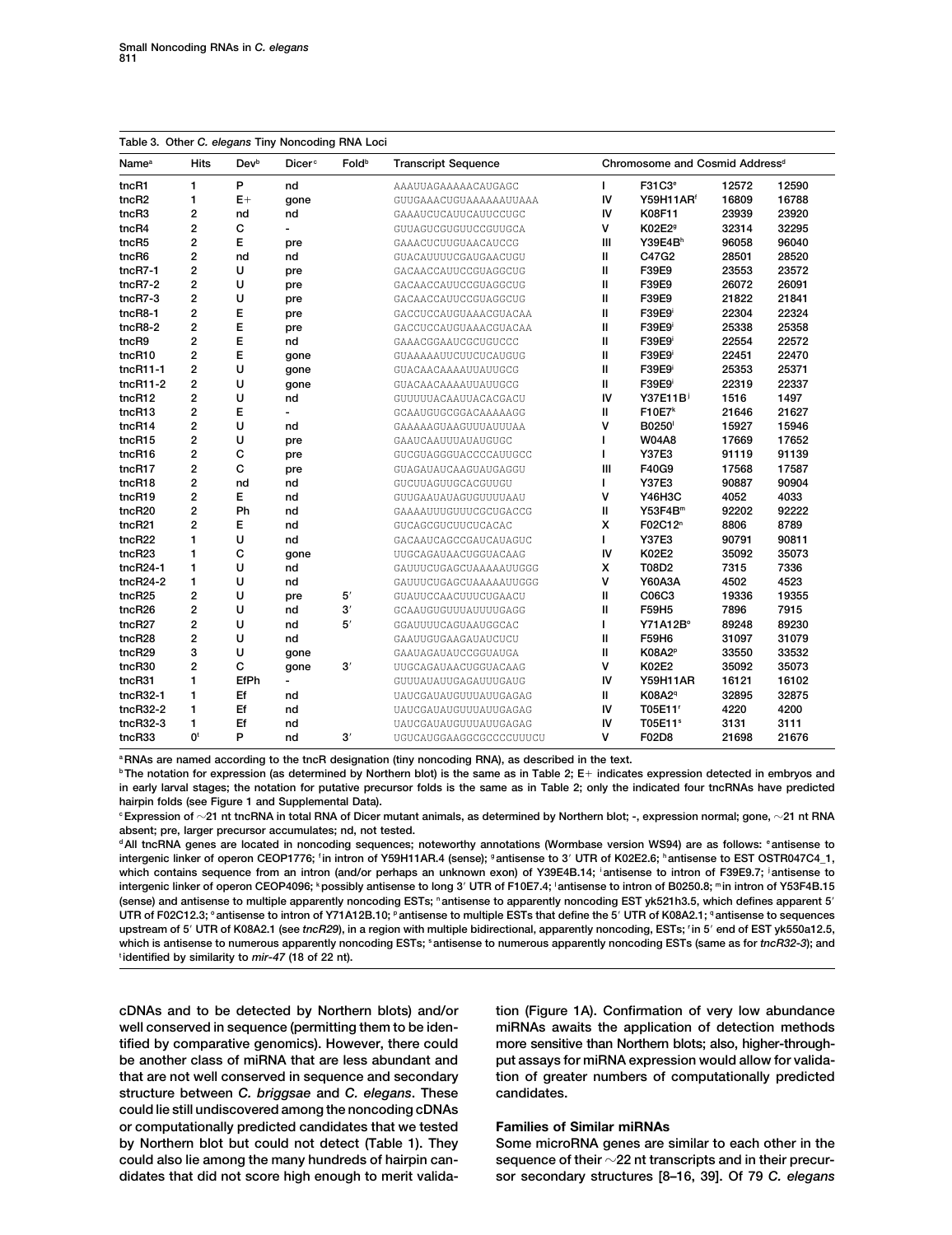

## в



 $\overline{\mathbf{U}}$  $\overline{\mathbf{U}}$ UC- $\, {\bf A}$ ucuuu AACGAGU AAUCUCAU CC AAUC GGU GCA<br>UUGUUCA UUAGGGUA GG UUAG CCA CGU  ${\bf AGUCAUUG}$  $\mathsf{C}$ **UCAGUGAU** G UUU AAA  $\mathsf{G}$  $\mathsf{C}$  $\mathbf{U}$  $\mathsf{C}$ UCCAA

## mir-259\_briggsae dG = -30.3 hairpin score = 7.0

UC UC A  $\mathbf{U}$ **UUUUCA** AUA UCGAA-**GUCA** A CAGU U **UAUGAUC**  ${\tt U}{\tt U}$  $_{\rm UA}$ **UUUUCA**  $\mathsf{G}$  ${\bf U}$ 

## C

 $tncR27$  dG = -19.0 hairpin score = 2.8



## D

 $tncR30$  dG = -12.9 hairpin score = 1.0



**tncRNA Precursors species by Northern blots. However, because these**

**sis of** *C. elegans* **and** *C. briggsae* **sequences.** *C. elegans***/***C. briggsae* **for classification as miRNAs [36], they are referred to genomic sequence alignments were obtained from Wormbase and by a separate designation, "tiny noncoding RNAs," or processed computationally as described in the Experimental Proce- tncRNAs (Table 3). tncRNAs are not predicted to form** dures. A total of boost C. elegalistic. Driggsale aligned sequence pairs<br>were scored via a secondary-structure model based on the hairpin<br>precursors of published miRNAs. The score range from 6.5 to 10 istic of miRNAs. Also **contained 31 miRNAs that had been previously published or identi- conserved in sequence outside** *C. elegans***, and tncRNAs fied as cDNA sequences in this study. Six additional novel miRNA do not seem to fall into families of related sequences sequences were confirmed by Northern blot from among the 288 (our unpublished data), further distinguishing them from best-scoring candidates. https://wikipediters. miRNAs. https://wikipediters. https://gimer.org/miRNAs. https://gimer.org/miRNAs. https://gimer.org/miRNAs. https://gimer.org/miRNAs. https://gimer.org/mind.o** 

miRNAs [36], based on excessive bulges (C) and fewer than 16 base **pairs involving the small RNA (D). also Supplemental Data). However, these putative tncRNA**

**miRNAs, (58 from references [8 and 9] and 21 from this work), 66 (84%) are conserved in** *C. briggsae* **to at least 75% sequence identity, and 48 (61%) to at least 90% identity. Furthermore, 27 of these 79 worm miRNAs (34%) have apparent homologs in insects or vertebrates (Figure 2). Phylogenetic conservation of a miRNA sequence has been proposed to reflect conservation of its complementary target sites within mRNAs of multiple genes [16]. If homologs perform similar roles in distinct species, then perhaps almost one-third of the** *C. elegans* **miRNAs may be valid experimental models for understanding the roles of their counterparts in higher animals.**

**In some miRNA families (exemplified by the** *lin-4* **and** *let-7* **families), sequence similarity is greatest in the 5 portion of the miRNA sequence (Figure 2), consistent with target recognition primarily via these 5 sequences [6, 22, 42]. For other miRNA families (such as the** *mir-8***,** *mir-30***, or** *mir-182* **families), similarity is more uniformly distributed along the miRNA sequence (Figure 2), suggesting that in these cases, target recognition may more uniformly involve the whole length of the miRNA.**

**miRNAs of similar sequence could recognize a consensus target sequence and hence might act on common target mRNAs. This could allow redundant control of target gene expression by multiple miRNA genes and/ or the deployment of different miRNAs for the regulation of a target in different developmental contexts. For example,** *mir-237* **is similar in sequence to** *lin-4* **and is predicted to recognize some of the same sites in the UTRs of heterochronic genes as** *lin-4***.** *mir-237* **RNA accumulates during the L3 and L4 stages (our unpublished data) and so could contribute to the repression of heterochronic gene translation during later larval stages, perhaps acting in combination with** *let-7* **on targets that contain predicted complementary elements for both** *let-7* **and** *lin-4* **[7, 42].**

# **tncRNAs Share Some Properties with MicroRNAs but Are Not Processed from MicroRNA-like Hairpin Precursors**

**Some cDNA sequences were similar to miRNAs in that they were from genomic locations outside of the protein coding sequence and were detectable as 20–22 nt Figure 1. Secondary-Structure Prediction of Putative miRNA and (A) MicroRNA candidates identified by comparative genomic analy- RNAs did not meet a key secondary-structure criterion**

(B) Examples of mikina candidates predicted computationally based<br>
on C. elegans/C. briggsae sequence and structural alignment.<br>
(C and D) Predicted putative foldback structures for two there.<br>
These structures do not meet **precursor structures deviate significantly from the miRNA hairpins in key characteristics [36]; for example, they**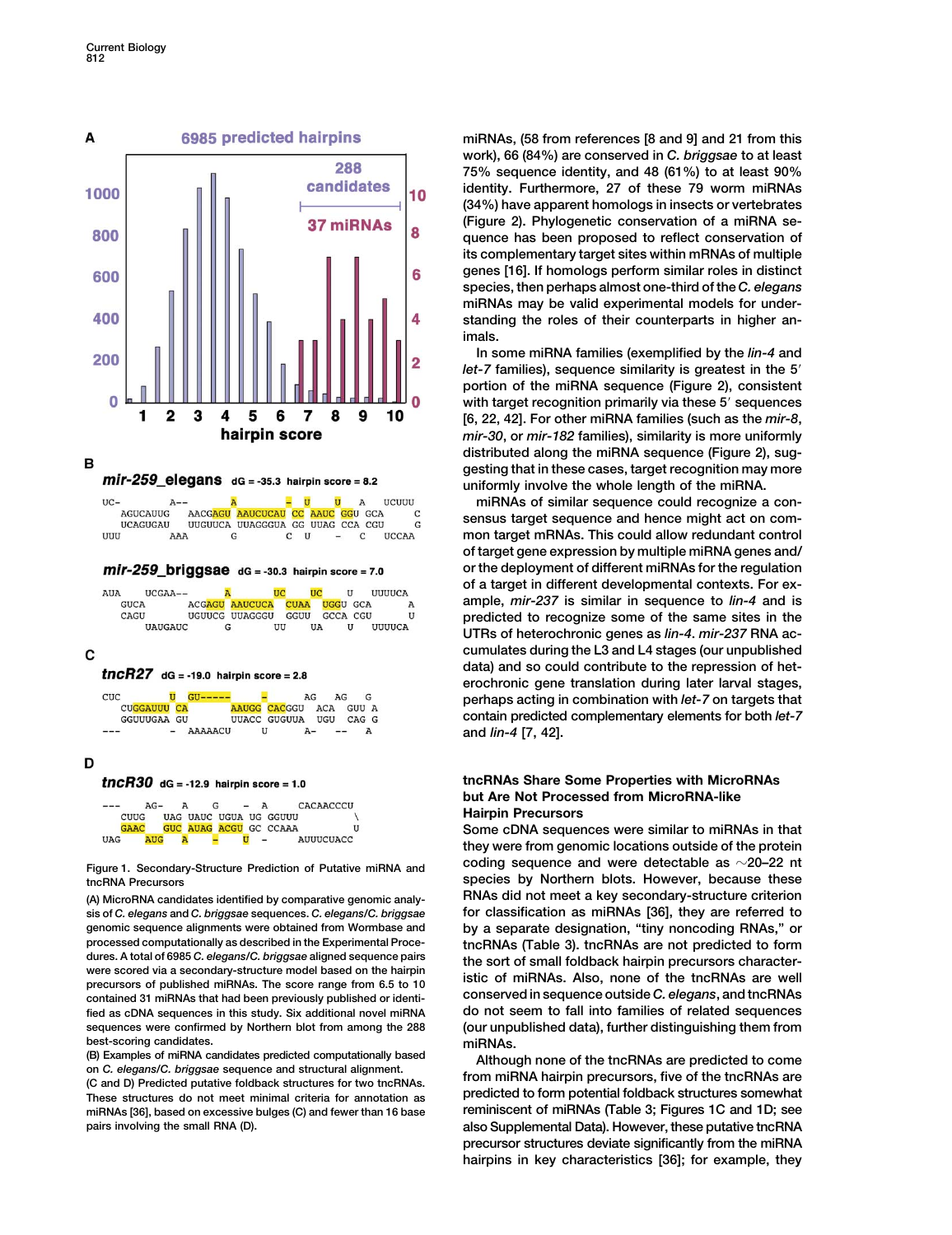| $lin-4$ $Ce$<br>mir-125a Mm<br>mir-237 Ce                       | UCCCUGAGACCUCAAGUGUGA<br>UCCCUGAGACCCUUUAACCUGUG.<br>UCCCUGAGAAUUCUCGAACAGC                                                          | $mix-8$ Dm<br>$mir-141$ Mm<br>mir-200a Mm<br>mir-236 Ce                 | <b>UAAUACUGUCAGGUAAAGAUGUC</b><br>. AACACUGUCUGGUAAAGAUGG.<br><b>UAACACUGUCUGGUAACGAUG</b><br><b>UAAUACUGUCAGGUAAUGACG</b>                     | $mix-31$ Hs<br>mir-72 Ce<br>$mir-73$ Ce                | . GGCAAGAUGCUGGCAUAGCUG.<br>AGGCAAGAUGUUGGCAUAGC<br><b>UGGCAAGAUGUAGGCAGUUCAGU</b>                              |
|-----------------------------------------------------------------|--------------------------------------------------------------------------------------------------------------------------------------|-------------------------------------------------------------------------|------------------------------------------------------------------------------------------------------------------------------------------------|--------------------------------------------------------|-----------------------------------------------------------------------------------------------------------------|
| let7a Mm<br>$let-7$ $Ce$<br>mir-48 Ce<br>mir-84 Ce              | UGAGGUAGUAGGUUGUAUAGUU.<br>UGAGGUAGUAGGUUGUAUAGUU.<br>UGAGGUAGGCUCAG. UAGAU. GCGA<br>UGAGGUAGUAUGUAAUAUUGUA.                         | $mir-10$ Dm<br>mir-51 Ce<br>$mir-57$ Ce<br>$mir-99a$ Mm<br>$mix-100$ Hs | . ACCCUGUAGAUCCGAAUU. UGU<br>UACCC.GUAGCUCCUAUCCAUGUU<br>UACCCUGUAGAUC. GAGCUGUGUGU<br>. ACCC. GUAGAUCCGAUCU. UGU<br>AACCC.GUAGAUCCGAACU.UGUG. | mir-58 Ce<br>$mix-203$ Mm<br>mir-74 Ce<br>$mir-185$ Mm | <b>UGAGAUCGUUCAGUACGGCAAU</b><br>UGAAAU.GUUUAGGACCACUAG<br><b>UGGCAAGAAAUGGCAGUCUACA</b><br>UGGAGAGAAA.GGCAGUUC |
| mir-1 Ce<br>mir-1b Mm<br>$mix-1$ Dm<br>mir-206 Mm<br>mir-256 Ce | UGGAAUGUAAAGAAGUAUGUA.<br>UGGAAUGUAAAGAAGUAUGUAA<br>UGGAAUGUAAAGAAGUAUGGAG<br><b>UGGAAUGUAAGGAAGUGUGUGG</b><br>UGGAAUGCAUAGAAGACUGUA | $mir-12$ Dm<br>$mir-239a$ Ce<br>$mir-238$ Ce<br>$mix-25$ Hs             | UGAGUAUUACAU.CAG.GUACUGGU<br>UUUGUACUACACAUAG.GUACUGG.<br>UUUGUACUCCG. AUGCCAUUCAG<br>CAUUGCACUUGUCUCGGUCUGA                                   | mir-80 Ce<br>mir-81 Ce<br>mir-82 Ce<br>bantam Dm       | .UGAGAUCAUUAGUUGAAAGCCGA.<br>.UGAGAUCAUCGUGAAAGCUAGU<br>. UGAGAUCAUCGU GAAAGCCAGU<br>GUGAGAUCAUUUUGAAAGCUG      |
| mir-2 Ce<br>mir-2a Dm                                           | UAUCACAGCCAGCUUUGAUGUGC<br><b>UAUCACAGCCAGCUUUGAUGAGC</b>                                                                            | $mir-32$ Hs<br>$mix-92$ Hs<br>$mir-235$ Ce                              | UAUUGCACAUUACUAAGUUGC.<br><b>UAUUGCACUUGUCCCGGCCUGU</b><br><b>UAUUGCACUCUCCCCCGCCCUGA</b>                                                      |                                                        | mir-124a Mm UUAAGGCACGCGGUGAAUGCCA<br>mir-124 Ce UUAAGGCACGCGGUGAAUGCCA                                         |
| mir-13a Dm<br>mir-23b Mm                                        | UAUCACAGCCA.UUUUGACGAGU<br>. AUCACAUUGCCAGGGAUUACCAC.                                                                                | $mir-29$ Hs<br>$mix-29b$ Mm<br>$mir-83$ Ce                              | CUAGCACCAUCUGAAAUCGGUU<br>.UAGCACCAUUUGAAAUCAGUGUU<br>. UAGCACCAUAUAAAUUCAGUAA.                                                                | $mir-137$ Mm<br>$mir-234$ Ce                           | .UAUUGCUUAAGAAUACGCGUAG<br>UUAUUGCUCGAGAAUACCCUU                                                                |
| $mir-4$ Dm<br>$mir-75$ Ce<br>$mir-131$ Mm                       | AUAAAGCUAGACAACCAUUGA<br>UUAAAGCUAC.CAACCGGCUUCA<br><b>UAAAGCUAGAUAACCGAAAGU.</b>                                                    | $mir-102$ Hs<br>$mir-30a$ Mm<br>$mir-67$ Ce                             | .UAGCACCAUUUGAAAUCAGU<br>UGUAAACAUCCUCGACUG, GAAGC<br>UCACAACCUCCUAGAAAGAGUAGA                                                                 | $mir-182$ Mm<br>$mix-183$ Mm<br>$mir-228$ Ce           | <b>UUUGGCAAUGGUAGAACUCACA</b><br><b>UAUGGCACUGGUAGAAUUCACUG</b><br><b>AAUGGCACUGCAUGAAUUCACGG</b>               |

# **Figure 2. Families of Similar MicroRNAs**

**The threshold for inclusion was 80% sequence identity. The only families shown are those that include members from** *C. elegans* **[8, 9], insects [10, 45], and/or vertebrates [10–12]. Identical nucleotides are shaded yellow; conservation of purines or pyrimidines is indicated by blue shading. Sequences were aligned with ClustalW [48] and adjusted by hand.**

**sent, and/or a larger precursor accumulated, in RNA from Dicer animals (Table 3). This suggests the involvement of some sort of duplex structure in the biogenesis of these tncRNAs—perhaps a single-stranded foldback or a bimolecular duplex. Five of the 33 tncRNA sequences overlap previously identified longer, noncoding EST sequences, as annotated in Wormbase (Table 3). Significantly, in all five cases, the tncRNA sequence is antisense to one or more of the overlapping EST sequences, suggesting that these particular tncRNAs may be siRNAlike molecules; in one case, (***tncR32***), ESTs are reported from both strands, consistent with a duplex precursor for** *tncR32***.**

# **Developmental Regulation of Small-RNA Gene Expression**

**A characteristic of** *C. elegans* **miRNAs is that they can exhibit temporal or tissue-specific patterns of gene expression [8, 9, 15, 16, 43]. Although many of the miRNAs and tncRNAs we tested displayed continuous expression during development (Figures 3A and 4D), seven of the 21 new worm miRNAs (Table 2), and 18 of the 33 tncRNAs (Table 3) display distinct temporal changes in abundance. This behavior is consistent with possible Figure 3. Examples of Developmental Patterns of Expression of regulatory roles in the control of developmental timing, Worm MicroRNAs Detected by Northern Blot Hybridization as is the case for the miRNAs** *lin-4* **and** *let-7* **[6, 7]. We Panels (A), (B), and (D–F) show the 22 nt (mature miRNA) size** have not assessed the anatomical patterns of miRNA range, and panels (C) and (G) also include the  $\sim$ 65 nt (miRNA precur-

**(1) primarily embryonic (Figures 3C, 3E, and 3G), (2) lane 4, L1 larvae 18 hours after feeding.**

**may exhibit excessive numbers of bulged nucleotides primarily postembryonic (Figures 3B, 3D, 3F, and 4B), in the stem (Figure 1C) or have fewer than 16 base pairs or (3) complex (embryonic and partially postembryonic;** involving the small RNA (Figure 1D). We tested 16 of the for example, Figures 4A and 4C). Our data do not ad**tncRNAs for whether their accumulation in vivo depends dress whether miRNA or tncRNA accumulation is reguon Dicer activity, and in 13 cases, the tncRNA was ab- lated transcriptionally or posttranscriptionally. However,**



**or tncRNA gene expression, and so our data do not sor) range. In panels (A)–(C), the lanes contain total RNA samples** address whether they could be involved in spatial pat-<br>terning of cell fates.<br>terning of cell fates.<br>The observed temporal regulation of miRNAs and<br>The observed temporal regulation of miRNAs and<br>right): lane 1, embryos; la **tncRNAs can be roughly classified into three categories: for 24 hours by starvation; lane 3, L1 larvae 12 hours after feeding;**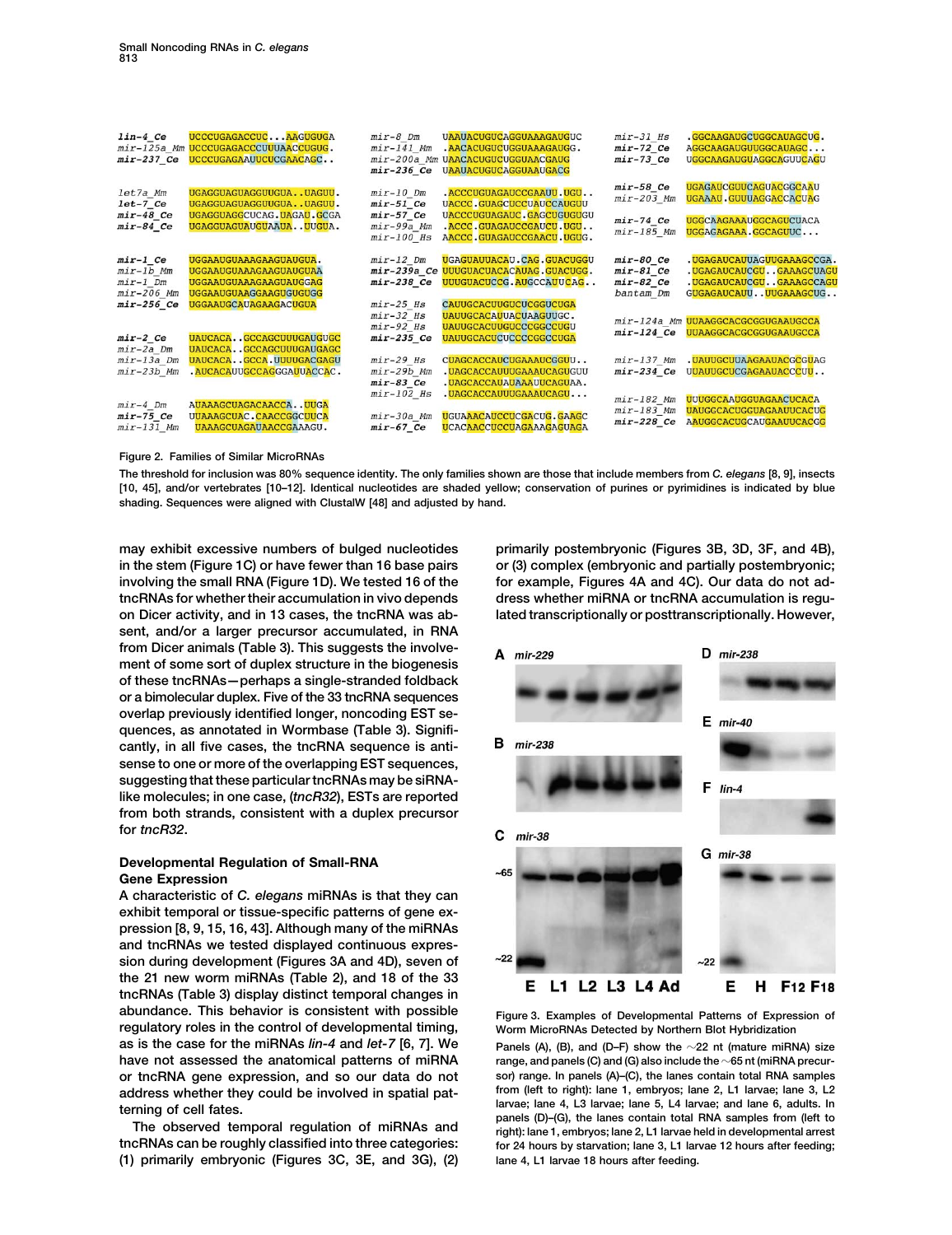

*gans* **miRNAs and only three of 33 tncRNAs are pre- 5, L4 larvae; and lane 6, adults. We did not test whether the two species in panel (C) represent isoforms of** *tncR17* **or whether one dicted to form full-length duplexes with worm mRNAs**

**in G0 and developmental pathways suspended. To characterize the developmental signals influencing embryo- Endogenous Small Antisense RNAs to-larva changes in small-RNA gene expression, we Corresponding to Diverse** *C. elegans* **tested whether certain miRNAs or tncRNAs respond to Protein-Coding Genes a signal associated with hatching or with feeding. Ac- It is striking that among the short cDNA sequences that cordingly, we performed Northern blot analysis of RNA correspond to protein-coding sequences, only 49 were samples from embryos, larvae hatched and held for 24 from the sense strand of an mRNA, whereas 746 distinct hours in the absence of food, L1 larvae fed on E. coli cDNA sequences are antisense to the coding strand for 12 hours, and larvae fed for 18 hours (Figures 3D–3G; of mRNAs (Table 1; see also Supplemental Data). The Tables 2 and 3). Two distinct kinds of response were siRNAs that accumulate in** *C. elegans* **in response to observed: (1) temporal regulation by hatching only (for exogenous dsRNA trigger are also primarily antisense example, Figures 3D, 3E, and 3G) or (2) temporal regula- to the targeted mRNA [44], suggesting that the antisense tion that requires postembryonic feeding (Figure 3F and sequences we identified represent endogenous siRNAs. reference [43]). These results suggest that miRNA or A similar result was obtained for the plant** *Arabidopsis* **tncRNA gene expression can be regulated by at least** *thaliana***, where a significant fraction of 22 nt cDNAs two physiological signals in L1 larvae: a signal associ- that were analyzed corresponded to protein coding se-**

**ated with developmental and cell cycle arrest or a signal triggered by feeding and/or growth. These differences in response to physiological signals could reflect functional distinctions; for example, regulation of the miRNA level by hatching could signify roles for the miRNA in cell cycle arrest, whereas feeding-dependent expression may reflect roles in the progression of larval development.**

# **No Precisely Matched Antisense Targets for** *C. elegans* **MicroRNAs or tncRNAs**

**Computational prediction of precisely complementary RNA targets for short antisense RNAs is essentially straightforward. Potential targets for plant miRNAs have been identified that contain full-length complementarity such that the miRNA is predicted to form a complete 22 nt helix with the target messenger RNA [29]. A precise match would be expected to trigger target degradation through RNA interference (RNAi), and indeed, certain plant miRNAs have been shown to function as natural, endogenous siRNAs [28, 30]. In contrast to the plant situation, none of the 79 worm miRNAs or 33 tncRNAs that we analyzed (see Experimental Proce-**Figure 4. Examples of Developmental Patterns of Expression of<br>Worm tncRNAs Detected by Northern Blot Hybridization<br>The lanes contain total RNA samples from (left to right): lane 1,<br>embryos; lane 2, L1 larvae; lane 3, L2 la **of them is a cross-hybridizing RNA from another locus. (see Supplemental Data). Among these potential 22 nt duplexes, only a handful are relatively free of centrally** in the case of *mir-38*, the  $\sim$ 22 nt mature miRNA is de-<br>tected only in the embryo, whereas its precursor is more<br>that endogenous *C*. elegans miRNAs and the RNAs have<br>that the processing of a *mir-38* precursor may be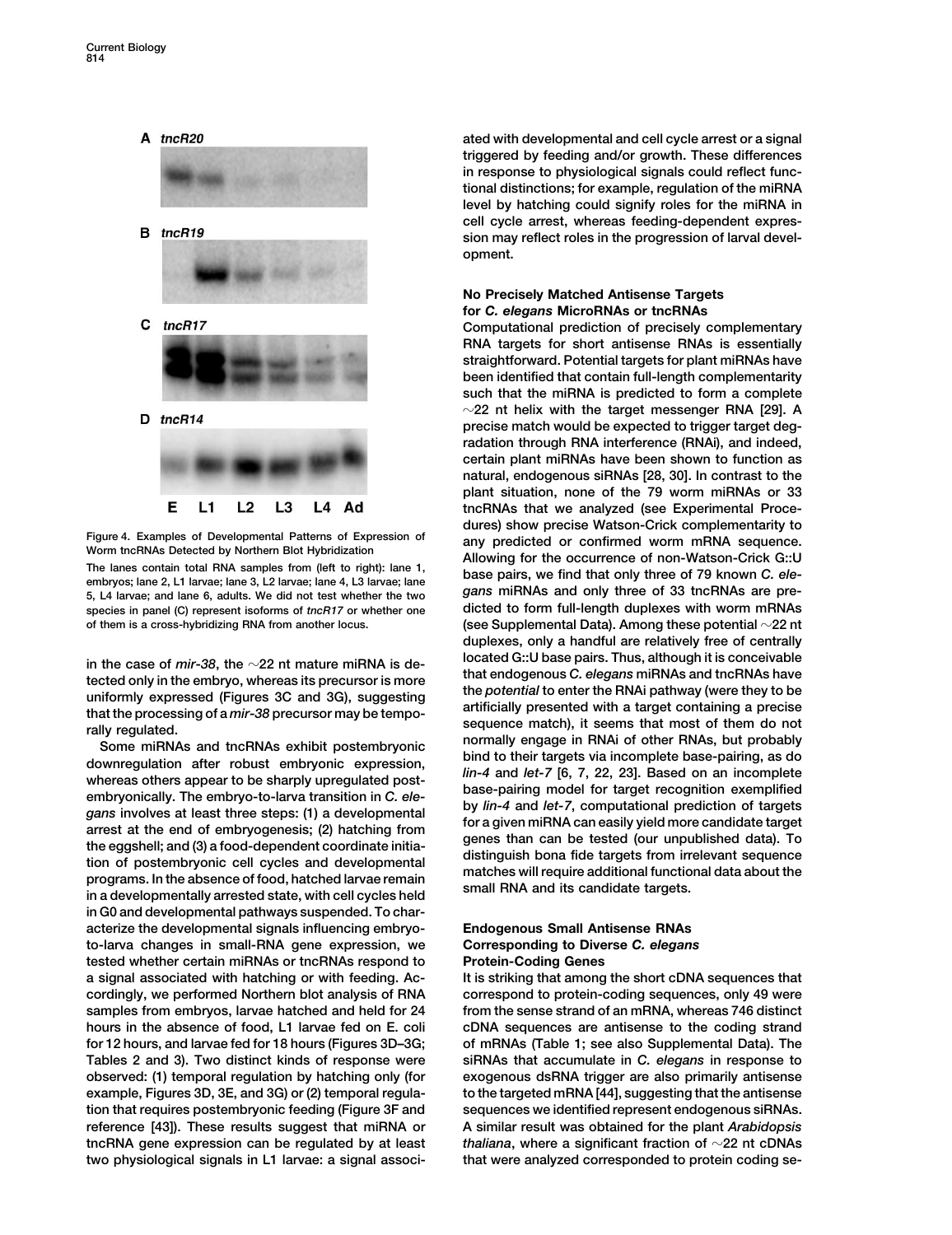| Gene Class <sup>a</sup>      | cDNAs Matching Genes<br>in the Class <sup>b</sup> | Canonical Gene <sup>c</sup> |              | Canonical cDNA Sequences <sup>d</sup> |
|------------------------------|---------------------------------------------------|-----------------------------|--------------|---------------------------------------|
| Retrotransposon              | 32                                                | K02E2.6                     | Ct0598       | GAAATTGGCAAGTAACTGAT                  |
| F box                        | 28                                                | Y56A3A.14                   | <b>B4C1C</b> | GGAAATCAAAATGTCGTTTAGC                |
| Zn finger                    | 21                                                | F54F2.2b                    | E7247        | GTCTCATTTGAACCAAGACC                  |
| Kinase                       | 20                                                | F39F10.2                    | E4AC5        | GATGGCATGAATATCTTGCA                  |
| <b>Transcription factors</b> | 19                                                | ZK856.13                    | A91D2        | TACCCAGTCATCTGGTGG                    |
| DNA metabolism               | 15                                                | Y57A10A.15                  | <b>B567A</b> | GCAATTCCTTGTATTTTCG                   |
| Transposase                  | 14                                                | F16D3.5                     | <b>BA5A1</b> | GATTGTCATCGTGGCAAAGTA                 |
| <b>RING</b>                  | 13                                                | B0564.7                     | B55ED        | GTTTTTGTAGAGATACAG                    |

|  |  |  |  |  | Table 4. Classes of Protein-Coding Genes with the Greatest Number of Distinct ~22 nt Antisense cDNA Sequences |  |
|--|--|--|--|--|---------------------------------------------------------------------------------------------------------------|--|
|--|--|--|--|--|---------------------------------------------------------------------------------------------------------------|--|

**aA total of 746 distinct cDNA sequences were complementary to exons in 551 distinct protein-coding genes. Wormbase WS94 annotations. b** Only distinct, nonoverlapping antisense matches to exon sequences are counted.

**<sup>c</sup> Chosen arbitrarily from among the genes hit by cDNAs.**

**<sup>d</sup> Chosen arbitrarily from among the cDNAs that hit the indicated canonical gene.**

**were obtained for either the sense or antisense orienta- ping) cDNA sequences (Table 1), all oriented in the same tion relative to the open reading frame, which is consis- direction on the chromosome (see Supplemental Data). tent with the duplex nature of plant siRNAs [18]. Although it is possible that this dense cluster of short**

**the classes of genes frequently represented by anti- close association with so many distinctly non-miRNA** sense cDNA sequences (Table 4), consistent with previ-<br>species, none of the X cluster sequences are counted **sons in the** *C. elegans* **germ line [33, 34]. exceptionally dense association of tncRNAs, but be-**

**that the corresponding mRNAs may be relatively more are unclassified for the time being. abundant and/or more avidly targeted by endogenous It is possible that with further analysis of the siRNAs, RNAi (Table 5). The antisense cDNA sequences from tncRNAs, and the X cluster small RNAs, differences and these genes also tended to include sequences that were similarities in their origins and functions will come into identified in multiple clones, consistent with the idea that sharper focus. It will be particularly informative to deterthese represent particularly abundant siRNAs. Indeed, mine what components of the RNA interference machinsome of the endogenous siRNAs were detected as dis- ery are required for their accumulation. siRNAs and crete 22 nt species by northern blot hybridization (our tncRNAs have intriguing structural similarities that could unpublished data), indicating that they accumulate in reflect common origins and/or functions; about 85% of vivo. the tncRNAs (Table 3) and 85% the siRNAs (Supplemen-**

**tends about 2000 bp upstream of F47E1.1 and contains tncRNA sequences average about 20 nt in length, signifi-**

**quences [13]. In the** *Arabidopsis* **case, cDNA sequences 41 distinct (although in some cases partially overlap-The 746 distinct antisense cDNA sequences that we cDNA sequences may represent antisense siRNAs inobtained identified 551 different** *C. elegans* **genes and volved in gene silencing in the F47E1.1 region, there are are distributed uniformly across all six chromosomes no previously reported cDNA sequences that overlap (our unpublished data). This suggests that RNAi phe- this cluster, nor is either strand of the DNA predicted to nomena are widely deployed among genomic loci in encode a protein. A few of the small RNAs in the X normal worms. Transposon sequences, including trans- cluster seem to be contained within predicted hairpin posases and retrotransposon sequences, were among structures characteristic of miRNAs, but because of their ous results implicating RNAi in the silencing of transpo- among the miRNAs. The locus could correspond to an Some** *C. elegans* **genes were represented by as many cause this degree of clustering does not seem to be as nine distinct antisense cDNA sequences, suggesting typical of tncRNAs in general, the X cluster sequences**

**A peculiar locus on Chromosome X ("X cluster") ex- tal Materials) begin with a 5 G; also, the siRNA and**

| Table 5. Genes Containing Precise Antisense Matches to Four or More Distinct ~22 nt cDNA Sequences |                         |                             |                                      |                          |  |  |
|----------------------------------------------------------------------------------------------------|-------------------------|-----------------------------|--------------------------------------|--------------------------|--|--|
| Gene <sup>a</sup>                                                                                  | Gene Class <sup>b</sup> | Matching cDNAs <sup>c</sup> | Canonical cDNA Sequence <sup>c</sup> |                          |  |  |
| T01A4.3                                                                                            | <b>MADS Box</b>         | 9                           | EDD84                                | GAAGCAATGGTAGAGTTTTCCC   |  |  |
| T12G3.1                                                                                            | Zn finger, ZZ type      | 6                           | E6840                                | GAAGATCAGCAACCATCGTCC    |  |  |
| B0047.1                                                                                            | <b>MATH</b> domain      | 5                           | C5168                                | ATGTCAGAGATTGTGACTTTCG   |  |  |
| B0250.8                                                                                            |                         | 5                           | C4EE4                                | GACGAAACTTTGATACAAGG     |  |  |
| C04F12.9                                                                                           | <b>RNAse H</b>          | 5                           | EDC06                                | GAACGTGAACTCCATAGCCTCC   |  |  |
| E01G4.5                                                                                            | serpin                  | 5                           | A59E4                                | GAGGTGGTTATCATAACACA     |  |  |
| T23B12.10                                                                                          |                         | 5                           | AA627                                | GAGTGGAGTTGGCTGGCTGTTGCT |  |  |
| Y105E8A.20                                                                                         | tRNA synthetase         | 5                           | EE33F                                | ATCATCCAATTCTTCAGTT      |  |  |
| C46C2.3                                                                                            |                         | 4                           | Ct1158                               | GAATAACAAAAACAACAAT      |  |  |

**aA total of 746 distinct cDNA sequences were complementary to exons in 551 distinct protein-coding genes.**

**bWormbase WS94 annotations.**

**cOnly distinct, nonoverlapping antisense matches to exon sequences are counted; the canonical cDNA shown is an example of one of these distinct sequences.**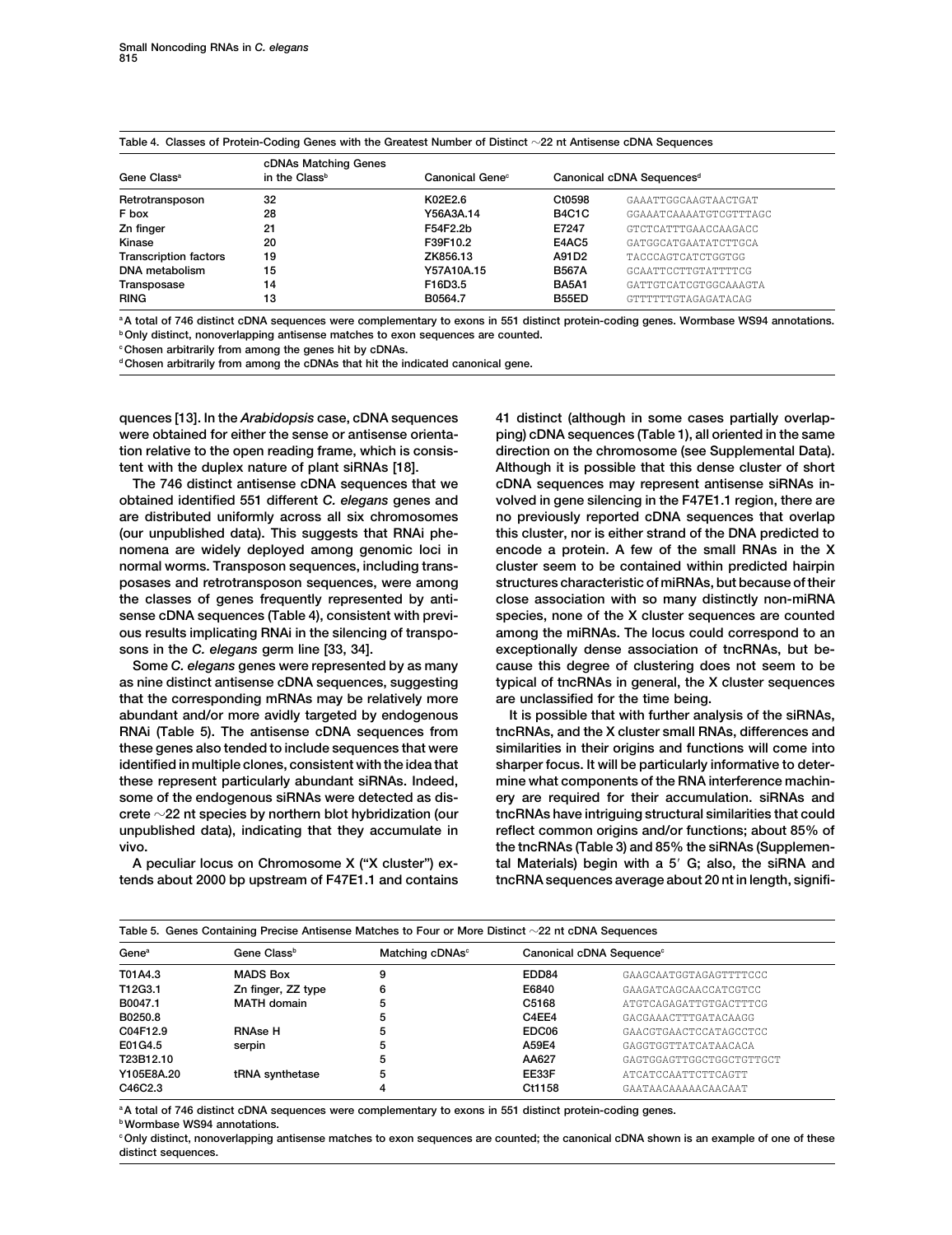**cantly less than the 22 nt average length of miRNAs ent to us until we performed the larger-scale survey (Table 1). described here.**

**The results described here and elsewhere [8–10, 15] many of the tncRNAs are sensitive to Dicer activity (Tabring the number of known** *C. elegans* **miRNA genes to ble 3), and that at least some of them overlap longer 96. Estimates place the total number of worm miRNA ESTs, supports the idea that some tncRNAs are progenes at about 100–120 [15] and the number of verte- cessed from longer single-stranded or double-stranded brate miRNA genes at about 200–250 [39], correspond- RNAs. Some tncRNAs might be generated in the course ing to similar fractions of the total genes for each of of RNAi involving noncoding transcripts. Others may be these animals (about 0.2%–0.5%). This suggests that processed from the long-range secondary structure of miRNAs may carry out a diverse spectrum of gene regu- a single-stranded precursor. latory activities in all animals. About 30% of the known The tncRNAs with predicted foldback precursors that** *C. elegans* **miRNAs are close in sequence to one or more are too poor in structure to qualify as miRNAs could insect and/or vertebrate miRNA, further suggesting that represent a subclass of tncRNAs that are related to a significant fraction of miRNAs could play evolutionarily miRNAs. By the same token, some of the miRNAs whose conserved developmental or physiological roles in di- predicted precursors are satisfactory in structure yet**

**roles in the control of gene expression during develop- mental Data) might be related to some of the tncRNAs. ment in plants [28, 30] and animals [6, 7, 23, 45] (reviewed As we learn more about the origins and functions of in [2]). Until recently, the developmental timing regula- miRNAs and tncRNAs, some of them may require reclastors** *lin-4* **and** *let-7* **of** *C. elegans* **had been the only sification. miRNA genes for which genetic mutations, and hence Although the lack of phylogenetic conservation of functional data, was available in any organism [6, 7]. tncRNAs may cast some doubt on the potential impor-Conservation of the temporal profile of** *let-7* **in diverse tance of these RNAs as regulatory molecules, many of animals suggested conservation of its timing role [16]. the tncRNAs exhibit potentially interesting temporal pat-However, in principle, miRNAs could function in pro- terns of expression (Figure 4), suggesting that they could cesses other than developmental timing, a supposition function in developmental pathways. Like miRNAs, that is supported by the observation that many of the tncRNAs are not precisely complementary to the RNA worm miRNAs are apparently not temporally regulated products of other genes, so they are not likely to function** during worm development (Table 2; see also [15]). Ge**netic screens for mutants defective in** *Drosophila* **larval as antisense regulators of the expression of genes with** growth identified the *bantam* locus, which encodes a imprecise complementarity. Resolution of these possi-<br>miRNA that functions to requiate apoptosis and cell bilities awaits mutational analysis of thcRNA genomic miRNA that functions to regulate apoptosis and cell **bilities are allegated** in the developing fly [45] bentam is there **built** proliferation in the developing fly [45]. *bantam* is there-<br>fore the first miRNA to be shown by genetic criteria to **Our finding that total RNA from normal C.** elegans fore the first miRNA to be shown by genetic criteria to<br>function in a process other than developmental timing<br>and in an animal other than C. elegans. bantam is related<br>to mir-80-82 miRNAs of C. elegans. (Figure 2) raising<br>

which come from noncoding regions of the worm ge-<br>**Experimental Procedures nome, and apparent siRNAs, which correspond to the antisense strand of diverse protein coding genes. RNA Preparation, Northern Blots,** tncRNAs and abundant endogenous siRNAs have not<br>been reported previously. If these were unadulterated<br>Dicer products, one would have expected to identify<br>blot analysis were conducted as described previously [8]. Each **them by cDNA cloning approaches designed to select cDNA clone contained a single, directional insert of a 22 nt cDNA RNAs with a 5<sup>'</sup> phosphate [9, 10]. However, if tncRNAs** produced by reverse transcription of size-selected ( $\sim$ 22 nt) worm and ondoronous siPNAs have cannod or modified  $5'$  RNA. and endogenous siRNAs have capped or modified 5' **ends, they would be more efficiently recovered by the**<br>**procedure employed here, which is relatively insensitive** of cDNA Sequences<br>**to 5'** end structure. We did not report tncRNAs or siRNAs<br>**Annotated C. elegans and C. b previously [8] because their significance was not appar- obtained from Wormbase (http://wormbase.org). All cDNA se-**

**The tncRNAs could represent a heterogeneous class of small RNAs with diverse origins. Some tncRNAs might Conclusions not be processed from a larger transcript but could be C. elegans** *MicroRNA Diversity and Function* **very short primary transcripts. However, our finding that**

**verse species. contain unusual features compared to the typical miRNAs Certain miRNAs have been shown to play significant (for example,** *mir-229***,** *mir-256***, and** *mir-262***; see Supple-**

to mir-80-82 miRNAs of C. elegans (Figure 2), raising<br>the possibility that the mir-80 family of miRNAs might<br>control developmental cell death and/or cell prolifera-<br>tion in the worm.<br>tion in the worm.<br>tion in the worm. Other Tiny Noncoding RNAs and Widespread<br>
Gene Silencing<br>
In addition to new miRNAs, we also identified, in the<br>  $\sim$ 22 nt size class, two classes of small expressed RNAs<br>
that appear not to be miRNAs. These are the tncRNA

 $Annotated$  *C. elegans* and *C. briggsae* sequence data sets were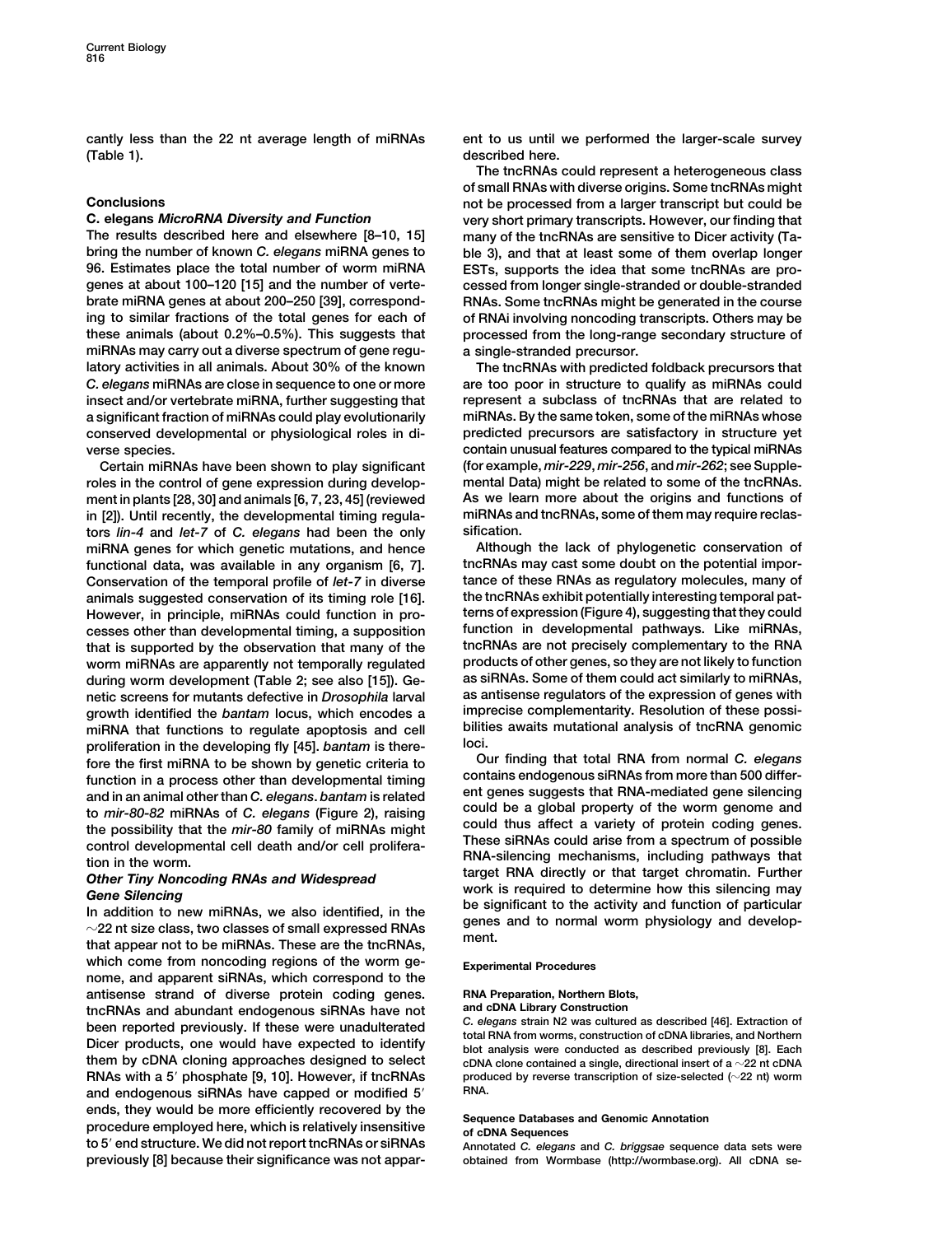**quences were used as queries in Blast searches [37] of the complete 8. Lee, R.C., and Ambros, V. (2001). An extensive class of small** *C. elegans* **genomic sequence and of the Wormpep database of** *C.* **RNAs in** *Caenorhabditis elegans***. Science** *294***, 862–864.** *elegans* **protein coding sequences. Sequence reads that did not 9. Lau, N.C., Lim, L.P., Weinstein, E.G., and Bartel, D.P. (2001). An match the** *C. elegans* **genome precisely were discarded. Wormbase abundant class of tiny RNAs with probable regulatory roles in version WS94 sequence annotations (GFF files) were used to identify** *Caenorhabditis elegans***. Science** *294***, 858–862. cDNA sequences that overlapped known noncoding RNA genes, 10. Lagos-Quintana, M., Rauhut, R., Lendeckel, W., and Tuschl, T. introns or protein-coding exons. Sequences annotated as protein- (2001). Identification of novel genes coding for small expressed coding in genomic DNA were confirmed by a match to Wormpep. RNAs. Science** *294***, 853–858.**

**Potential miRNA precursors were identified with mfold [38]. The microRNAs from mouse. Curr. Biol.** *12***, 735–739. methods for scoring predicted hairpin structures and for identifying 12. Lagos-Quintana, M., Rauhut, R., Meyer, J., Borkhardt, A., and** similar predicted miRNAs in *C. elegans* and *C. briggsae* via computa-<br> **Tuschl, T. (2003). The micropyier and human mouse and human.** 2003. The mouse are described in the Supplemental Data *9***, 175–179. tional approaches are described in the Supplemental Data.**

Prediction of Potential miRNA or tncRNA Targets (2002a). Endogenous and silencing-associated small RNAs in<br>Patscan [41] was used to search a database of predicted and con-<br>firmed C. elegans protein coding sequences (Wormpe precise complementarity with each of 79 confirmed C. elegans<br>miRNAs and 33 tncRNAs. G::U base pairs were permitted. [15] s. Lim, L.P., Lau, N.C., Weinstein, E.G., Abdelhakim, A., Yekta,

**Supplemental Data 1008. Procedures are available with this article online at http://images. oda, M.I., Maller, B., Hayward, D.C., Ball, E.E., Degnan, B.,** cellpress.com/supmat/supmatin.htm. Table S4 is available at http:// Muller, P., et al. (2000). Conservation of the sequence and tem-<br>
chronic.dartmouth.edu/VRA/Ambros\_etal\_2003\_sup/Ambros\_etal\_ poral expression of *let-7* **SuplTabl\_4.html.** *408***, 86–89.**

**Science** *286***, 950–952. at the Sanger Center and Washington University for sequence data 19. Elbashir, S.M., Lendeckel, W., and Tuschl, T. (2001). RNA inter- and database resources. We also thank Lee Lim, Nelson Lau, and** David Bartel for sharing data prior to publication and Shawn Strick-**Figure 18** ference is mediated by 200.<br>Line and Sean Eddy for the database of prodicted C. clogare 3' UTP **Dev. 75, 188–200**. **Dev.** *15***, 188–200. land and Sean Eddy for the database of predicted** *C. elegans* **3 UTR** sequences. miRNA sequences are deposited at the Rfam miRNA 20. Martinez, J., Patkaniowska, A., Uriaub, H., Lunmann, H., and<br>registry (http://www.sanger.ac.uk/Software/Rfam/mima/). This work Tuschl, T. (2002). Single-strand

- **1. Ambros, V. (2001). microRNAs: tiny regulators with great poten- 24. Olsen, P.H., and Ambros, V. (1999). The** *lin-4* **regulatory RNA**
- **mental timing by microRNAs and their targets. Annu. Rev. Cell** *216***, 671–680.**
- **I., Baillie, D.L., Fire, A., Ruvkun, G., and Mello, C.C. (2001).** *lin-28* **after translation initiation. Dev. Biol.** *243***, 215–225.** Genes and mechanisms related to RNA interference regulate 26. Hutvagner, G., and Zamore, P.D. (2002). A microRNA in a multi-<br>
expression of the small temporal RNAs that control C. elegans ble-turnover RNAi enzyme complex. **expression of the small temporal RNAs that control** *C. elegans* **ple-turnover RNAi enzyme complex. Science** *297***, 2056–2060.**
- **Tuschl, T., and Zamore, P.D. (2001). A cellular function for the mRNAs when expressed in human cells. Mol. Cell** *9***, 1327–1333.**
- **5. Ketting, R.F., Fischer, S.E., Bernstein, E., Sijen, T., Hannon, G.J., of Arabidopsis miRNA. Science** *297***, 2053–2056. and Plasterk, R.H. (2001). Dicer functions in RNA interference 29. Rhoades, M.W., Reinhart, B.J., Lim, L.P., Burge, C.B., Bartel, in** *C. elegans***. Genes Dev.** *15***, 2654–2659. Cell** *110***, 513–520.**
- **complementarity to** *lin-14***. Cell** *75***, 843–854. Dev.** *17***, 49–63.**
- **7. Reinhart, B.J., Slack, F.J., Basson, M., Pasquinelli, A.E., Bet- 31. Reinhart, B.J., and Bartel, D.P. (2002). Small RNAs correspond The 21-nucleotide** *let-7* **RNA regulates developmental timing in 32. Volpe, T.A., Kidner, C., Hall, I.M., Teng, G., Grewal, S.I.S., and**
- 
- 
- 
- **11. Lagos-Quintana, M., Rauhut, R., Yalcin, A., Meyer, J., Len-RNA Structure Prediction and Comparative Genomics deckel, W., and Tuschl, T. (2002). Identification of tissue-specific**
	-
	- **13. Llave, C., Kasschau, K.D., Rector, M.A., and Carrington, J.C.**
	-
	- **microRNAs of** *Caenorhabditis elegans***. Genes Dev.** *17***, 991–**
	- 16. Pasquinelli, A.E., Reinhart, B.J., Slack, F., Martindale, M.Q., Kurporal expression of *let-7* heterochronic regulatory RNA. Nature
- **17. Zamore, P.D. (2002). Ancient pathways programmed by small Acknowledgments RNAs. Science** *296***, 1265–1269.**
- **18. Hamilton, A.J., and Baulcombe, D.C. (1999). A species of small We thank Wormbase and the** *C. elegans* **Sequencing Consortium antisense RNA in posttranscriptional gene silencing in plants.**
	-
	-
	-
- Received: February 17, 2003<br>
Revised: March 31, 2003<br>
Revised: April 1, 2003<br>
Accepted: April 1, 2003<br>
Published online: April 22, 2003<br>
Published online: April 22, 2003<br>
Published online: April 22, 2003<br>
Published online:
- **23. Moss, E.G., Lee, R.C., and Ambros, V. (1997). The cold shock References domain protein LIN-28 controls developmental timing in** *C. elegans* **and is regulated by the** *lin-4* **RNA. Cell** *88***, 637–646.**
- **tial. Cell** *107***, 823–826. controls developmental timing in** *C. elegans* **by blocking LIN-14** protein synthesis after the initiation of translation. Dev. Biol.
- **Dev. Biol.** *18***, 495–513. 25. Seggerson, K., Tang, L., and Moss, E.G. (2002). Two genetic 3. Grishok, A., Pasquinelli, A.E., Conte, D., Li, N., Parrish, S., Ha, circuits repress the Caenorhabditis elegans heterochronic gene**
	-
- **developmental timing. Cell** *106***, 23–34. 27. Zeng, Y., Wagner, E.J., and Cullen, B.R. (2002). Both natural 4. Hutvagner, G., McLachlan, J., Pasquinelli, A.E., Balint, E., and designed microRNAs can inhibit the expression of cognate**
	- **RNA-interference enzyme Dicer in the maturation of the** *let-7* **28. Llave, C., Xie, Z., Kasschau, K.D., and Carrington, J.C. (2002b). small temporal RNA. Science** *293***, 834–838. Cleavage of Scarecrow-like mRNA targets directed by a class**
	- **and in synthesis of small RNA involved in developmental timing B., and Bartel, D.P. (2002). Prediction of plant microRNA targets.**
	- **6. Lee, R.C., Feinbaum, R.L., and Ambros, V. (1993). The** *C. elegans* **30. Tang, G., Reinhart, B.J., Bartel, D.P., and Zamore, P.D. (2003). heterochronic gene** *lin-4* **encodes small RNAs with antisense A biochemical framework for RNA silencing in plants. Genes**
	- **tinger, J.C., Rougvie, A.E., Horvitz, H.R., and Ruvkun, G. (2000). to centromere heterochromatic repeats. Science** *297***, 1831.**
	- *Caenorhabditis elegans***. Nature** *403***, 901–906. Martienssen, R.A. (2002). Regulation of heterochromatic silenc-**